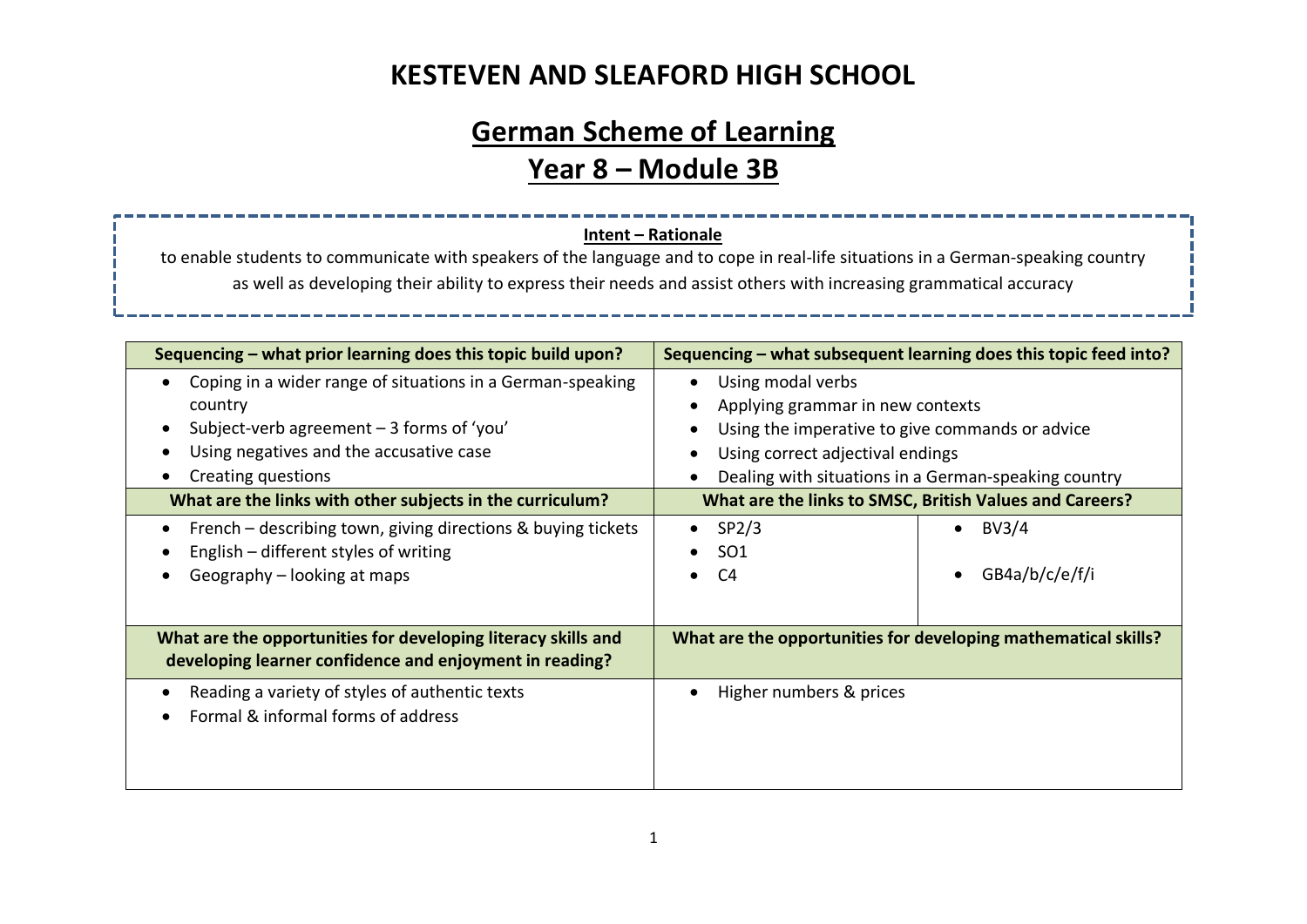## **KESTEVEN AND SLEAFORD HIGH SCHOOL**

#### **Intent – Concepts**

| What knowledge will students gain and what skills will they develop as a consequence of this topic? |                                                                             |  |  |  |
|-----------------------------------------------------------------------------------------------------|-----------------------------------------------------------------------------|--|--|--|
| Know                                                                                                |                                                                             |  |  |  |
| vocabulary for describing town, giving directions and buying tickets & souvenirs                    |                                                                             |  |  |  |
| grammar rules for using modal verbs                                                                 |                                                                             |  |  |  |
| how to use the imperative                                                                           |                                                                             |  |  |  |
| how to use the negative indefinite article                                                          |                                                                             |  |  |  |
| <b>Apply</b>                                                                                        |                                                                             |  |  |  |
| new vocabulary & grammar to describe facilities in the town                                         |                                                                             |  |  |  |
| modal verbs to explain what you can do / want to do                                                 |                                                                             |  |  |  |
| imperative to give directions to friends or strangers                                               |                                                                             |  |  |  |
| <b>Extend</b>                                                                                       |                                                                             |  |  |  |
| descriptions of the town using a wider range of opinions and structures                             |                                                                             |  |  |  |
| usage of modal verbs                                                                                |                                                                             |  |  |  |
| understanding of authentic videos about the experiences of others                                   |                                                                             |  |  |  |
| ability to evaluate and improve work                                                                |                                                                             |  |  |  |
| What subject specific language will be used and developed in this topic?                            | What opportunities are available for assessing the progress<br>of students? |  |  |  |
| Modal verb<br>$\bullet$                                                                             | Dialogues to assess verbal communication                                    |  |  |  |
| Infinitive                                                                                          | Writing pieces giving opinions & descriptions of town                       |  |  |  |
| Imperative                                                                                          | Short listening and reading tasks for assimilation of                       |  |  |  |
| Indefinite article                                                                                  | vocabulary and grammatical structures                                       |  |  |  |
|                                                                                                     | Formative and summative assessments on Kerboodle                            |  |  |  |
|                                                                                                     |                                                                             |  |  |  |
|                                                                                                     |                                                                             |  |  |  |